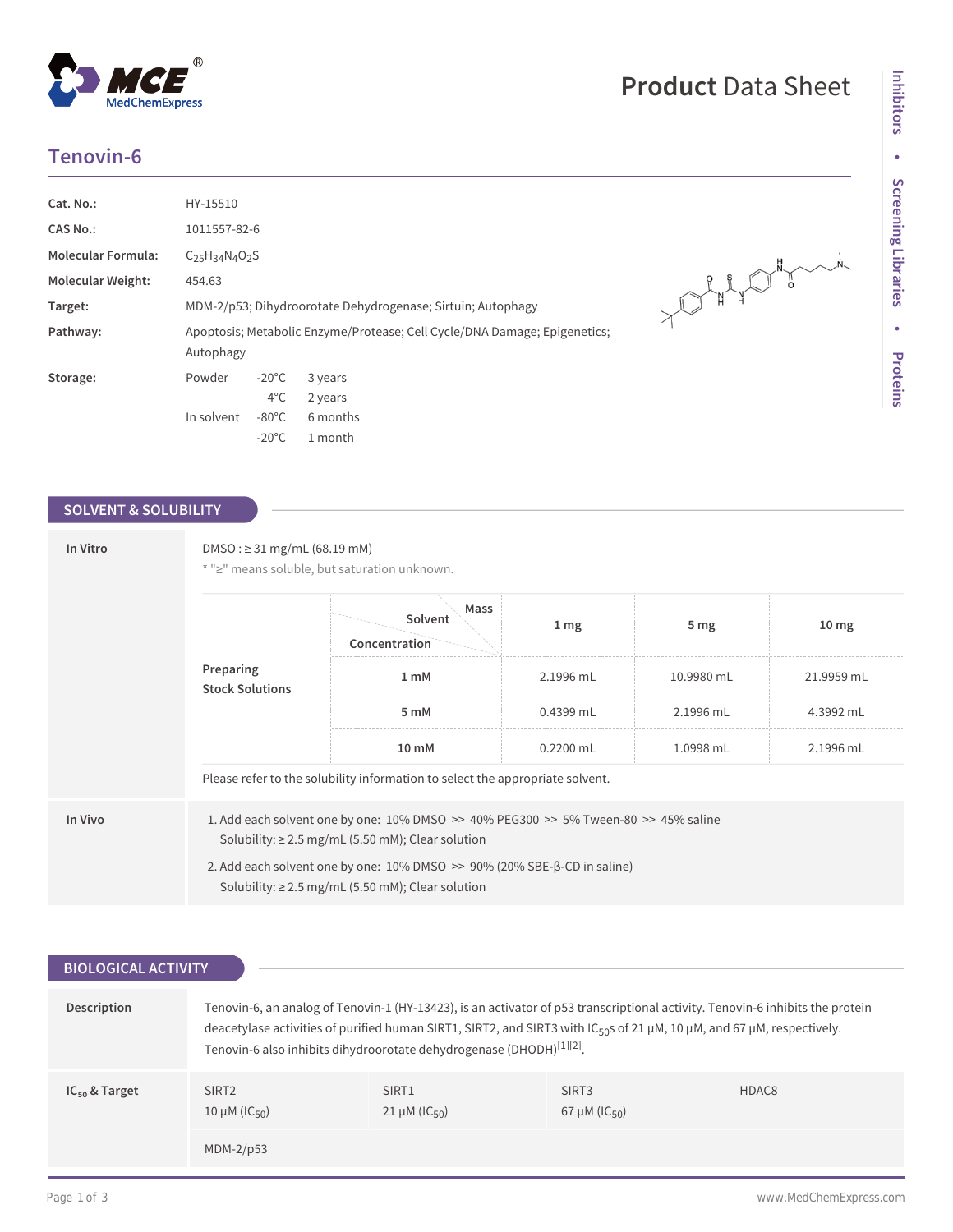| In Vitro | Tenovin-6 inhibits the growth of S. cerevisiae cultures with an $IC_{50}$ of 30 $\mu$ M and is more toxic to yeast than the less water-<br>soluble tenovin-1. Tenovin-6 rapidly increases the levels of endogenous K382-Ac p53 in MCF-7 cells[1].<br>Tenovin-6 (0 to 15 $\mu$ M) dose dependently increases the level of LC3-II in diverse cell types, and the increase is ATG5/7<br>dependent. Tenovin-6 treatment also increases the number and intensity of autophagic vesicles with or without the<br>presence of Torin 1, and prevents Torin 1-induced SQSTM1/p62 degradation. Tenovin-6 affects the acidification of<br>autolysosomes and impairs the hydrolytic activity of lysosomes but does not affect the fusion between autophagosomes<br>and lysosomes. That tenovin-6 inhibits autophagy does not correlate with p53 activation and SIRT1/2 inhibition by<br>knockdown or knockout cannot mimic the effect of tenovin-6 on LC3B accumulation <sup>[3]</sup> .<br>Tenovin-6 $(0, 1, 2.5, 5$ or 10 $\mu$ M) potently inhibits cell proliferation in a dose- and time-dependent manner in all OCI-Ly1, DHL-<br>10, U2932, RIVA, HBL1 and OCI-Ly10 cell lines. Tenovin-6 consistently increases LC3B-II level in DLBCL cell lines by inhibiting<br>the classical autophagy pathway, without activating p53, and the increase is independent of SIRT1/2/3 and p53. Tenovin-6<br>induces apoptosis through the extrinsic cell-death pathway <sup>[4</sup> .<br>Tenovin-6 suppresses the growth of UM cells with IC50 of 12.8 µM, 11.0 µM, 14.58 µM and 9.62 µM for 92.1, Mel 270, Omm 1<br>and Omm 2.3 cells, respectively <sup>[5]</sup> .<br>MCE has not independently confirmed the accuracy of these methods. They are for reference only. |
|----------|--------------------------------------------------------------------------------------------------------------------------------------------------------------------------------------------------------------------------------------------------------------------------------------------------------------------------------------------------------------------------------------------------------------------------------------------------------------------------------------------------------------------------------------------------------------------------------------------------------------------------------------------------------------------------------------------------------------------------------------------------------------------------------------------------------------------------------------------------------------------------------------------------------------------------------------------------------------------------------------------------------------------------------------------------------------------------------------------------------------------------------------------------------------------------------------------------------------------------------------------------------------------------------------------------------------------------------------------------------------------------------------------------------------------------------------------------------------------------------------------------------------------------------------------------------------------------------------------------------------------------------------------------------------------------------------------------------------------------------------------------------|
| In Vivo  | Tenovin-6 (50 mg/kg, i.p.) inhibits the growth of tumor in mice <sup>[1]</sup> .<br>MCE has not independently confirmed the accuracy of these methods. They are for reference only.                                                                                                                                                                                                                                                                                                                                                                                                                                                                                                                                                                                                                                                                                                                                                                                                                                                                                                                                                                                                                                                                                                                                                                                                                                                                                                                                                                                                                                                                                                                                                                    |

| <b>PROTOCOL</b><br>Kinase Assay <sup>[1]</sup> | Assays are carried out using purified components in the Fluor de Lys Fluorescent Assay Systems. Relevant FdL substrates are<br>used at 7 µM and NAD <sup>+</sup> at 1 mM. Tenovins are solubilized in DMSO with the final DSMO concentration in the reaction being<br>less than 0.25%. For SirT1 and HDAC8, one unit of enzyme is used per reaction, and for SirT2 and SirT3, five units is used per<br>reaction. Reactions are carried out at 37°C for 1 hr.<br>MCE has not independently confirmed the accuracy of these methods. They are for reference only.                                                                                                                                                                                                                                                                                                                                                                         |
|------------------------------------------------|------------------------------------------------------------------------------------------------------------------------------------------------------------------------------------------------------------------------------------------------------------------------------------------------------------------------------------------------------------------------------------------------------------------------------------------------------------------------------------------------------------------------------------------------------------------------------------------------------------------------------------------------------------------------------------------------------------------------------------------------------------------------------------------------------------------------------------------------------------------------------------------------------------------------------------------|
| Cell Assay <sup>[4]</sup>                      | The MTS assay is used to evaluate cell viability. UM cells are seeded into each well of 96-well plates (5,000 cells/well) and<br>treated the next day with control or Tenovin-6 in an increasing concentrations from 0 to 20 µM for 68 h, and then MTS is<br>added at 20 µL/well to be read at a wave length of 490 nm, the $IC_{50}$ is determined by curve fitting of the sigmoidal dose-<br>response curve.<br>MCE has not independently confirmed the accuracy of these methods. They are for reference only.                                                                                                                                                                                                                                                                                                                                                                                                                        |
| Animal<br>Administration <sup>[1]</sup>        | Female SCID mice are injected subcutaneously with $1\times10^6$ ARN8 cells suspended in matrigel. Tumors are allowed to reach a<br>size of approximately 10 mm <sup>3</sup> . Tenovin-6 is administered daily at 50 mg/kg by intraperitoneal injection. Control animals are<br>treated with vehicle solution containing cyclodextrin 20% ( $w/v$ ) and DMSO 10% ( $v/v$ ). Tumor diameters are measured using<br>calipers, and volumes are calculated using the equation $V=\pi 4/3[(d1 + d2)/4]^3$ . Median values of tumor size are calculated for<br>each time point as well as the corresponding 95% confidence intervals. Comparison of control and drug-treated tumor size<br>distributions are made by Mann-Whitney U-test. An alpha-level of 0.05 is considered appropriate for determination of<br>statistical significance.<br>MCE has not independently confirmed the accuracy of these methods. They are for reference only. |

## **CUSTOMER VALIDATION**

- Acta Pharmacol Sin. 2021 Apr 13.
- J Nutr. 2020 Jul 1;150(7):1731-1737.
- Exp Cell Res. 2020 Mar 1;388(1):111810.
- Lipids Health Dis. 2021 Apr 26;20(1):40.